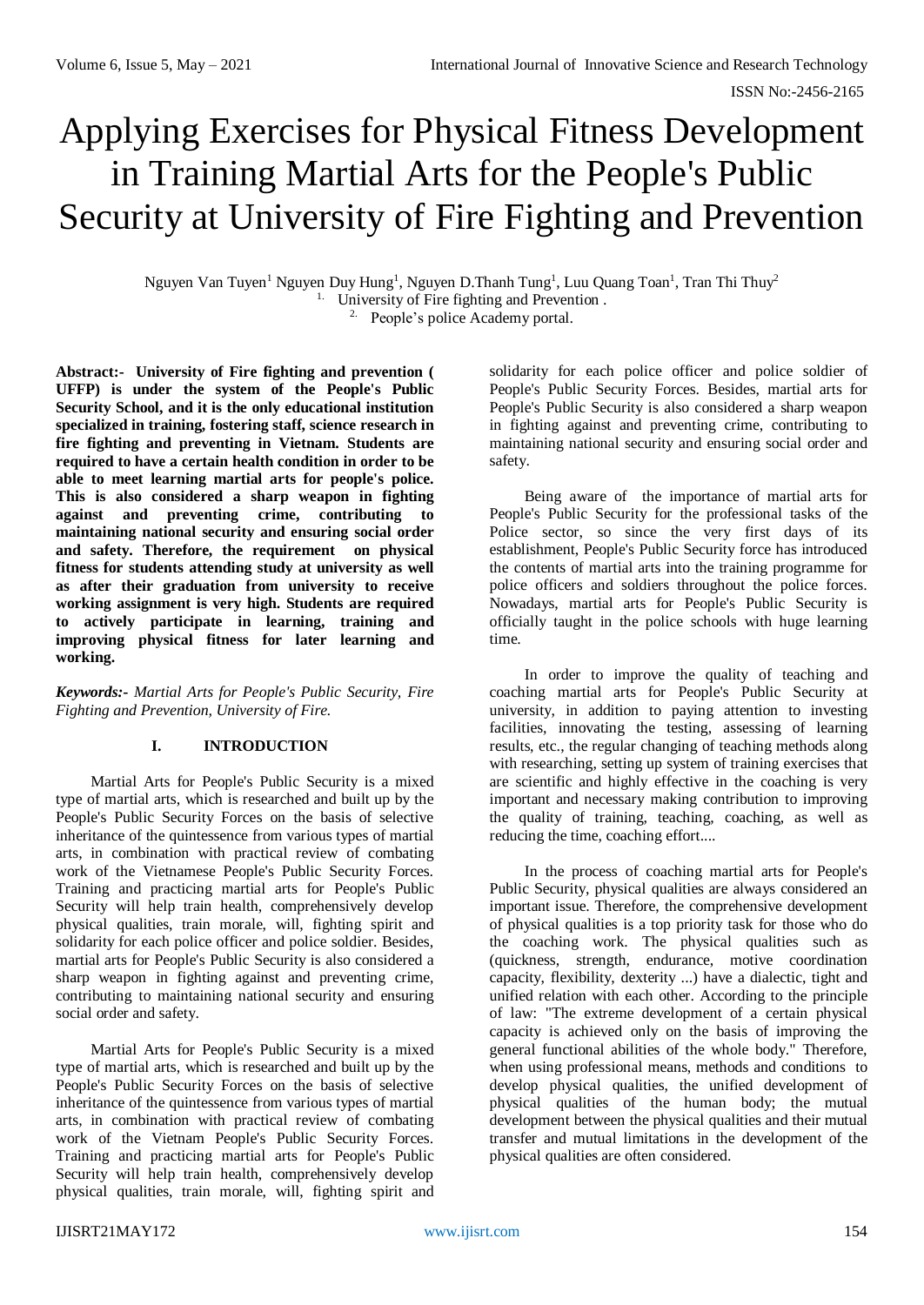ISSN No:-2456-2165

#### **II. REAL SITUATION**

#### *2.1 Assessing the real physical condition of boy students at UFFP*

Martial arts for People's Public Security is an indispensable subject in the people's public security schools. This is a subject to train the mind, determination, courage for each police officer and police soldier in the police force. Based on the training purpose, each school has different amount of training time. In order to perform well the coaching work, each coach must pay attention on the morals, wills, techniques, tactics and physical strength of athletes. In which physical activity ability plays a fundamental role. However, in the current coaching work at the training centres, the local units in general and at University of Fire in particular, the preparation in terms of psychology, physical strength, techniques and tactics is still not very good. Therefore, the training and coaching work has encountered a lot of difficulties, and the achieved results have not been high.

*Table 1. Ratio of time for training and coaching physical fitness for boy student learning martial arts for People's Public Security*

| No. | Content of coaching<br><i>physical qualities</i> | Coaching time<br>$(period)$ | $\%$ |  |
|-----|--------------------------------------------------|-----------------------------|------|--|
|     | Quickness                                        |                             | 23,1 |  |
|     | Strength                                         |                             |      |  |
| 3   | Endurance                                        |                             | 23,1 |  |
|     | Ability to coordinate<br>when exercising         |                             | 30,7 |  |
|     | <b>Total</b>                                     |                             |      |  |

Through Table 1, we can see that the total time of physical training in the martial arts module for People's Public Security is 13 periods, in which the training of quickness quality is 3 periods, accounting for 23.1%, strength training is 3 periods accounting for 23.1%, endurance training is 3 periods accounting for 23.1%, and



coordination training ability is 4 periods accounting for 30.7%. This shows that the percentage of time spent on training does not meet the requirements of improving the general physical fitness and professional physical fitness for Students.

### *2.2 Selecting physical assessment tests for boy students learning martial arts for People's Public Security at UFFP.*

In order to select physical assessment tests for boy students learning martial arts for People's Public Security at UFFP, the information collection, research and reference to the books, magazines and scientific documents have been conducted by the theme. Preliminary research findings of the theme have collected the tests related to the assessment of physical quality of boy students at University of Fire fighting and prevention, which are trusted to used by a lots of experts. These tests are: 30-metre, 60-metre running with high start , 3-steps , running then jumping up to kick 2 feet to touch 2 hands , Lying on stomach pushing body up and pulling down and then lifting the whole body up to run 100m, turning on toad, 100-meter running with changeable speed 100m fast, 100m slow , the exercise of sitting and squeezing, the exercise of jumping rope, standing still at the straight punching position within 20s (a time), punching the back hand into 2 targets which are 3m apart within 60s (a time), kicking the sphere in place within 20s (a time), two people kick the sphere in the opposite within 1 minute (a time), kick the sphere in combination with punching hands continuously within 10 seconds (a time), running at 30 meter speed (a second), lifting continuously 15-kilo weight in front of and behind (a time), surfing the stone horizontally continuously into 2 targets at 3-metre distance within 90s (a time), rolling elastic band and punching continuously within15s (a time).

Some of the content of the test to improve students' fitness:



*Figure 1 : The turning on toad and push-up.*